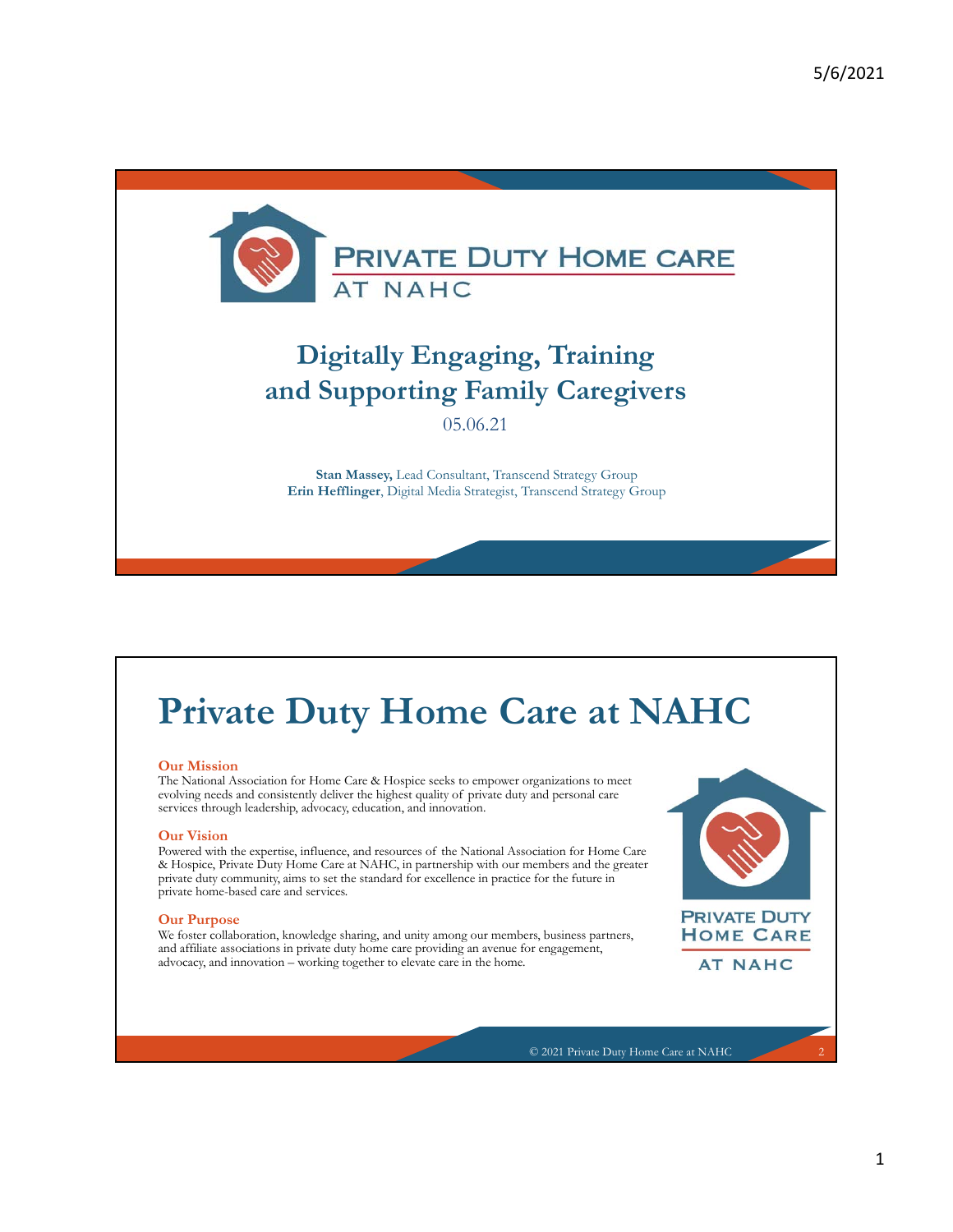# **Private Duty Home Care at NAHC**

**Webinar content was developed by Private Duty Home Care at NAHC**

Benefits of Private Duty Home Care at NAHC membership include:

- Expert legal and regulatory guidance from NAHC staff and affiliate partners • Subscription to *Private Duty Source*, latest updates on news affecting the private duty home care community
- World-class educational programming at NAHC annual conferences, meetings, and throughout the year via webinars geared to private duty home care legal and operational issues
- Networking with private duty home care peers and other industry experts through our popular listserv that provides advice on clinical, operational, and policy issues
- Exclusive discounts from NAHC Business Partner members
- Complimentary Private Duty Home Care Certification

For more information, visit nahc.org/privateduty or call 202-547-7424.

# **Objectives**

- 1. Best practices for creating online educational support resources
- 2. Effectively targeting and engaging family caregivers through digital advertising
- 3. Leveraging technologies that can deepen engagement and communication

© 2021 Private Duty Home Care at NAHC 4

© 2021 Private Duty Home Care at NAHC 3

**PRIVATE DUTY HOME CARE AT NAHC**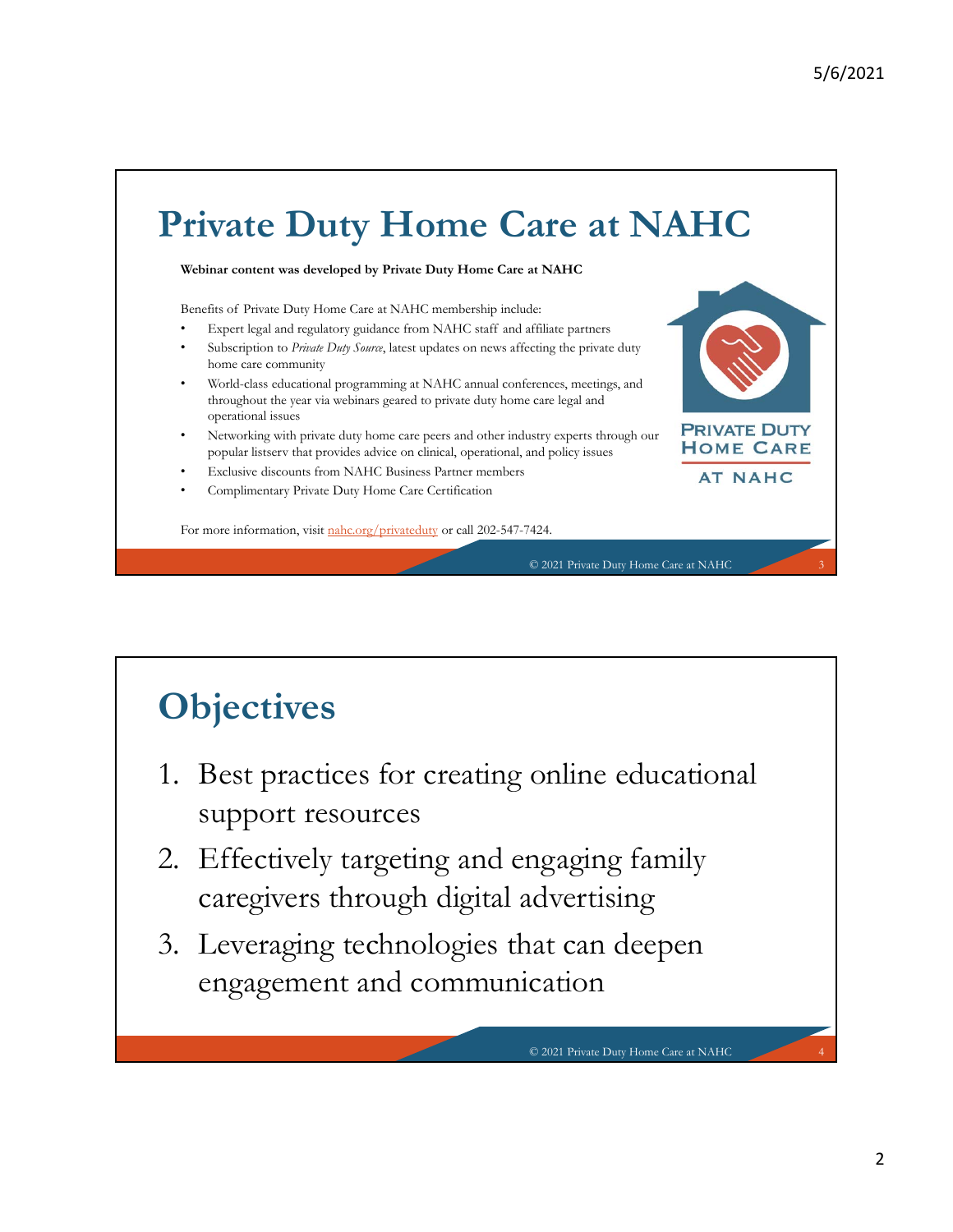

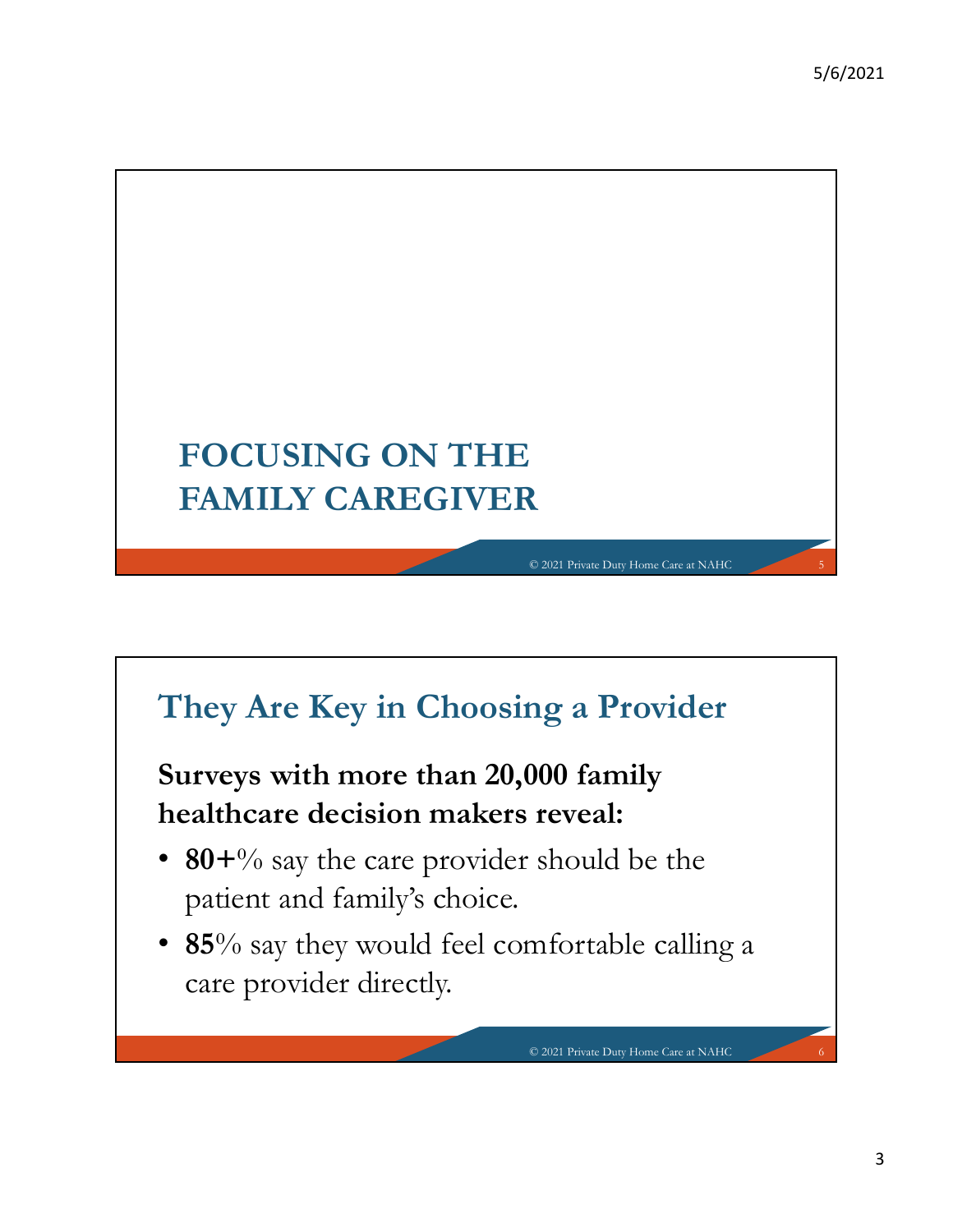

# **A Growing Caregiver Crisis**

- An estimated 100 million Americans currently provide care for a loved one at home.
- By 2030, there will be a national shortage of 151,000 paid direct care workers, resulting in 3.8 million unpaid family caregivers spending significant time to provide care.
- By 2040, that shortage of paid care workers will increase to 355,000 with 11 million unpaid family caregivers picking up the slack.

*Source: Reuters, "The Future of U.S. Caregiving: High Demand, Scarce Workers," August 3, 2017; Cambia Health Solutions, "Wired for Care: The New Face of Caregiving in America," 2019*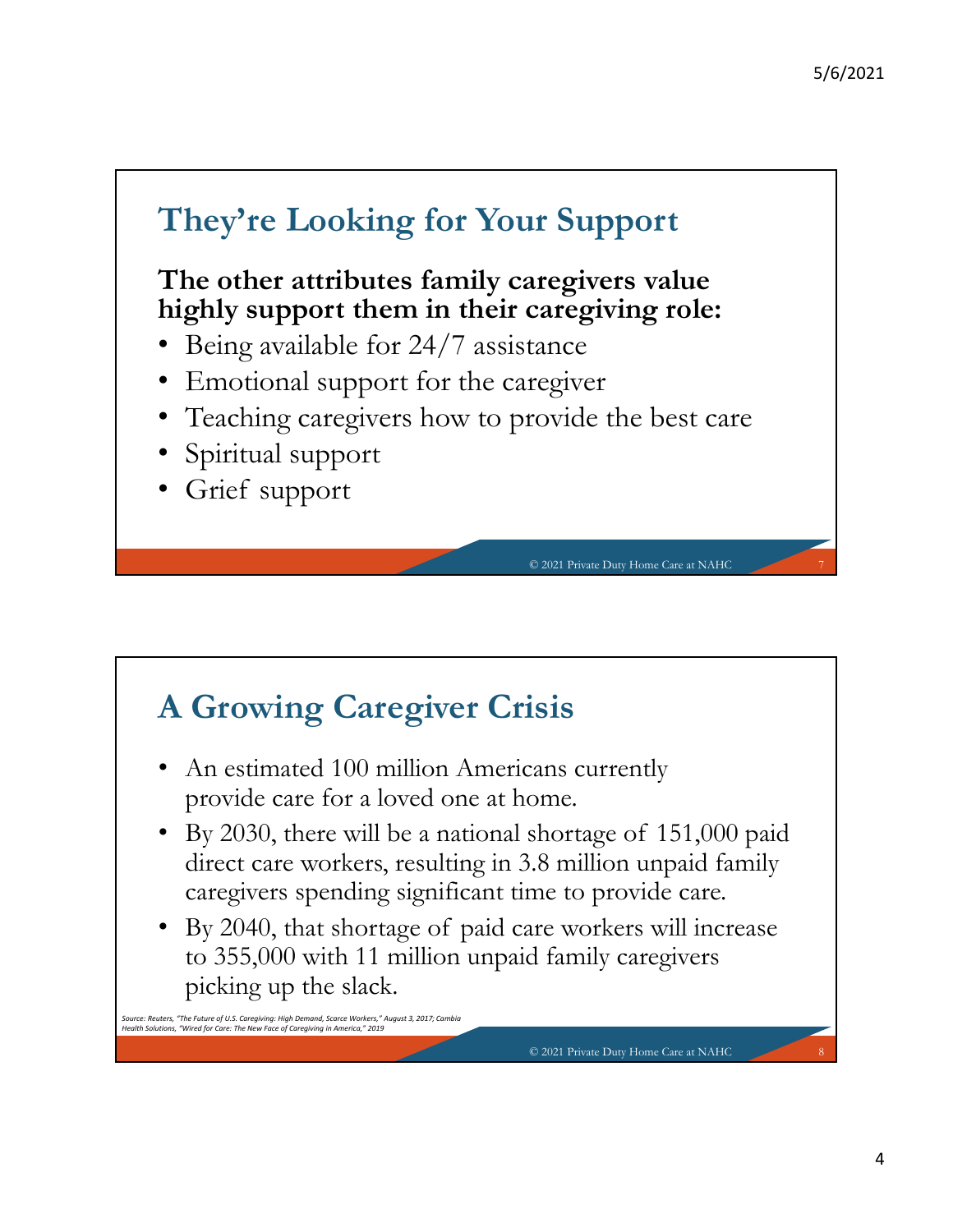# **Poll**

How often, on average, do your patients have a professional caregiver in the home?

- 1. 3+ hours a day
- 2. 1-3 hours a day
- 3. A few times a week
- 4. Once a week
- 5. Less frequently

### **Appealing to the Family Caregiver**

• Caregivers crave practical information to help them care for their loved one at home

© 2021 Private Duty Home Care at NAHC 9

- Help them be more competent and confident in providing care
- Communicate your experts help take care of caregivers, in addition to patients
- Increase earlier engagement by showing you can ease their challenges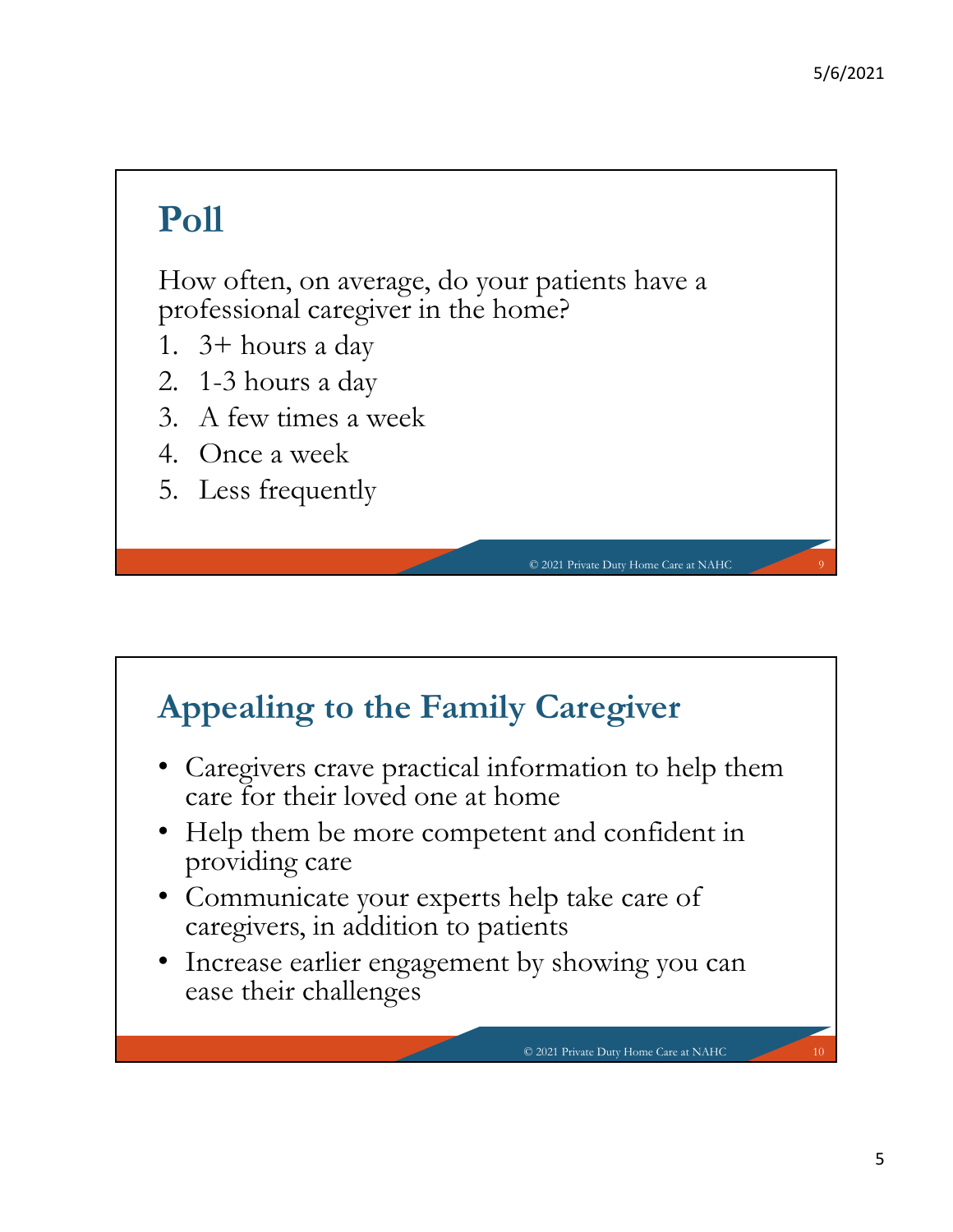

# **Most Effective Tactics**

- Consider creating a central caregiver portal or page on your website
- Online/downloadable caregiver guide or tip sheets

© 2021 Private Duty Home Care at NAHC 12

• Online videos or courses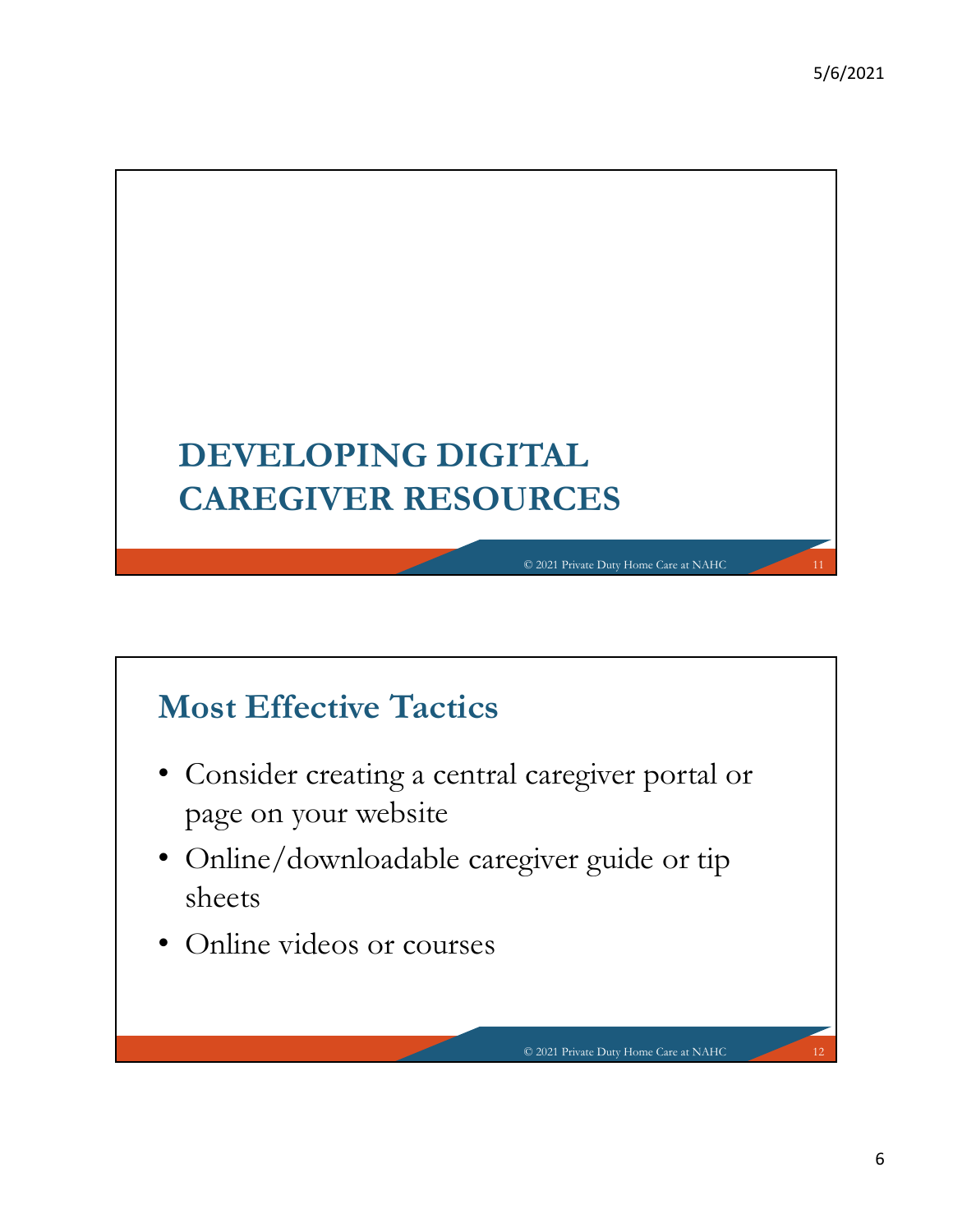## **Messaging is Key**

- An online caregiver portal/section is your opportunity to communicate directly with these critical decision makers
- Increase family caregiver engagement and referrals
- Inspire action with compelling messaging about the range of care and assistance you provide to family caregivers

### **What to Cover**

They're overwhelmed already; focus on concise, bite-sized content that prioritizes simple and practical tips. Such as:

- Assisting with bathing
- Changing bed linens with the person in bed
- Turning or moving the person in bed
- Organizing medications for accurate dosing
- Proper lifting techniques to avoid injury
- Fall prevention
- Emphasizing importance of caregiver self-care
- Disease-specific (CHF, COPD, Cancer, Alzheimer's Disease/Dementia)

© 2021 Private Duty Home Care at NAHC 14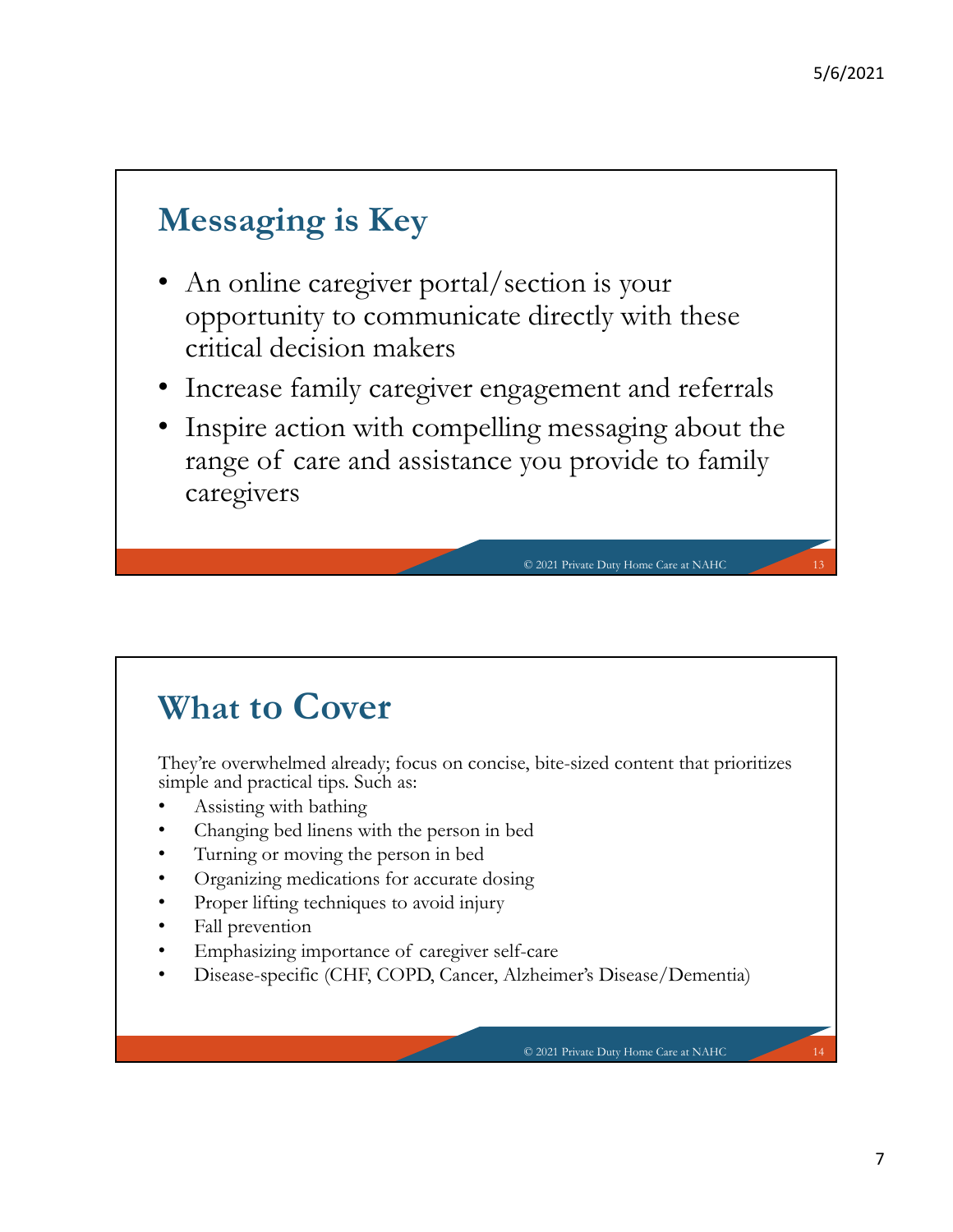

# **Caregiver Videos**

- Demonstrate expertise in supporting caregivers with short (2-5 minutes) educational videos
- Can feature staff demonstrating a variety of techniques, explaining step by step
- Once created, maximize their use
	- Post on your website
	- Share via social media (short length is ideal here)
	- Potentially include DVDs as part of a leave behind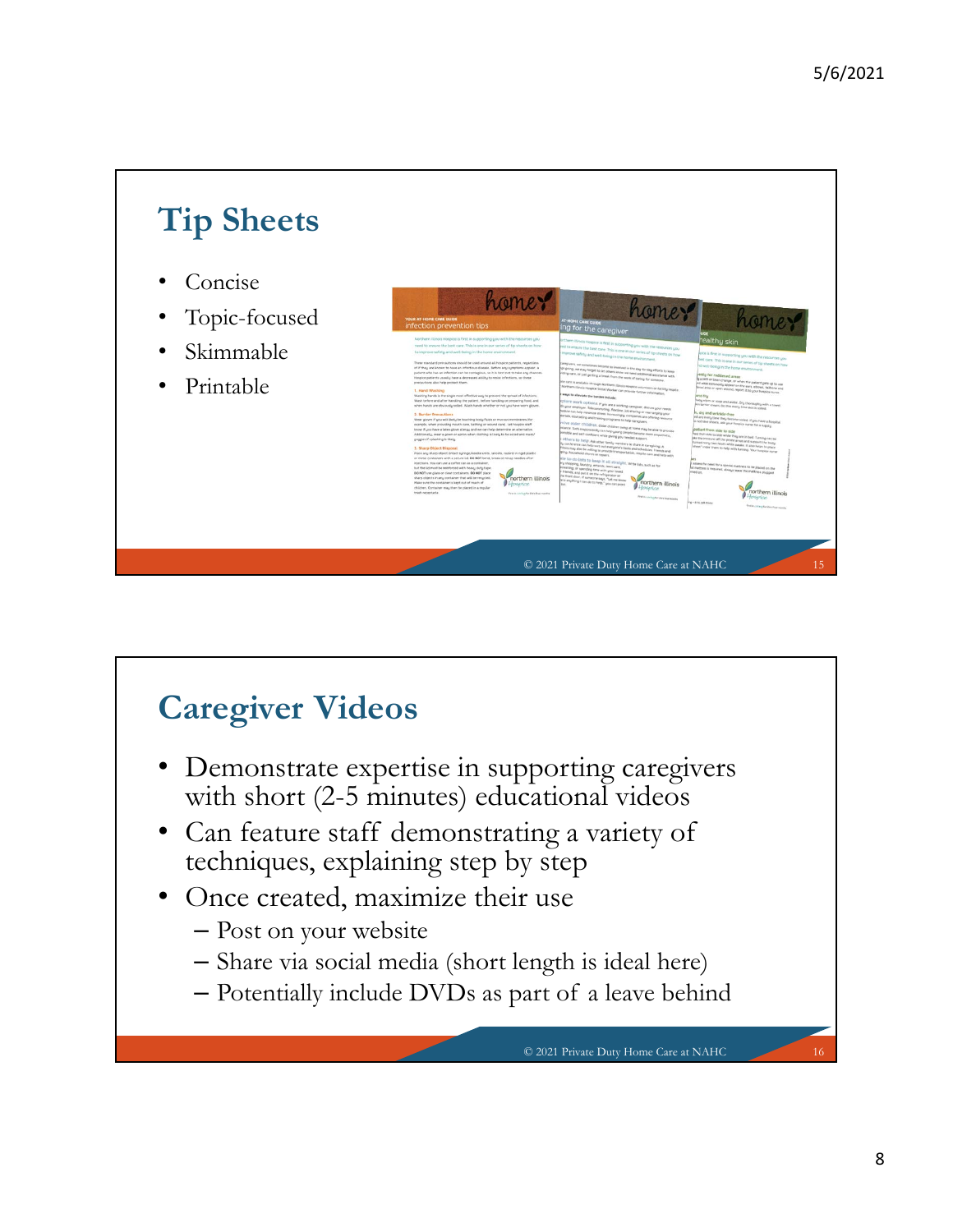# **ENGAGING FAMILY CAREGIVERS WITH GREATER PRECISION**

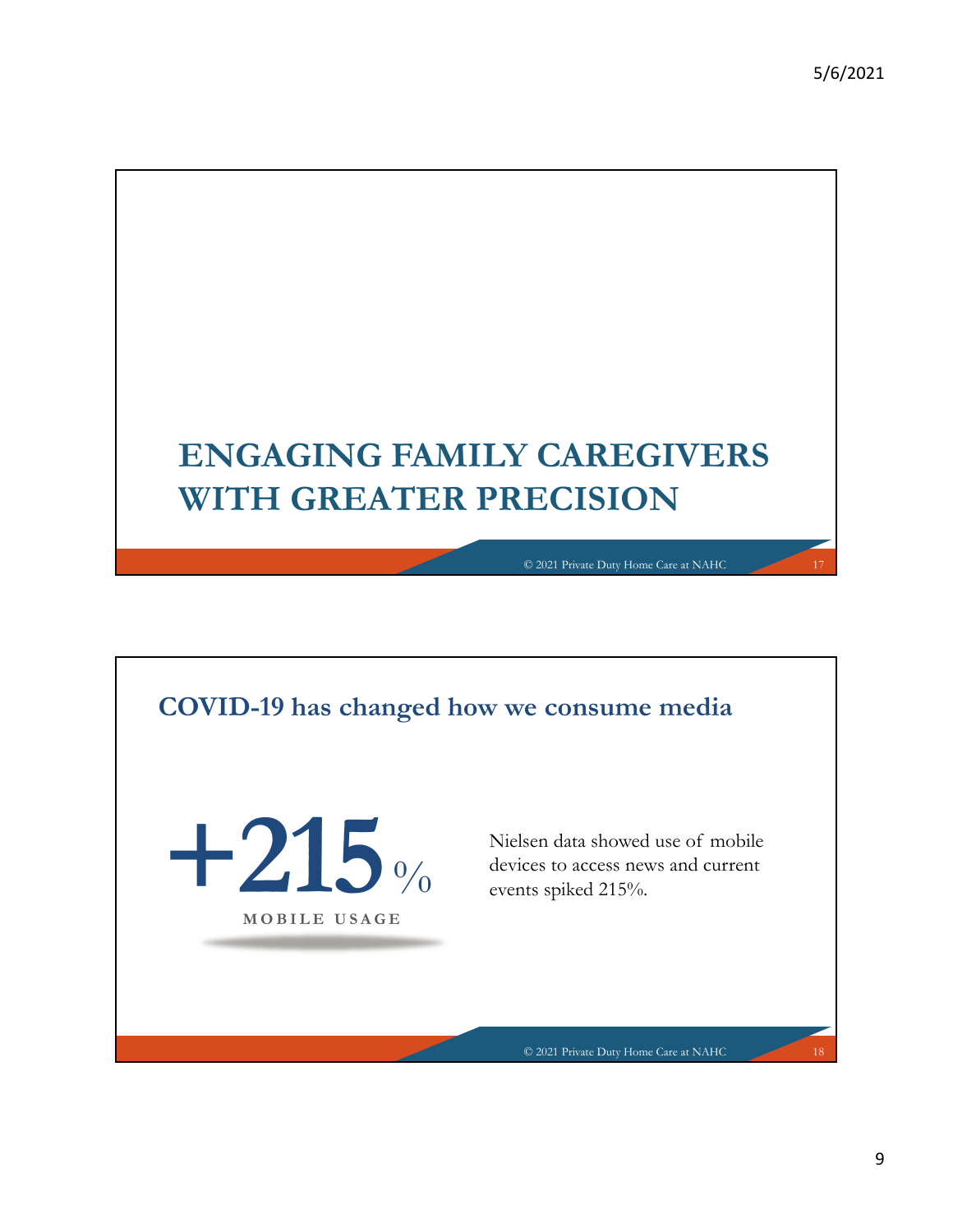

# **Digital advertising essentials**

• Be easily found and accessed through SEO and SEM

- Meet your audience where they are
- Take advantage of creative ad formats for higher engagement
- Ensure your website is set up for success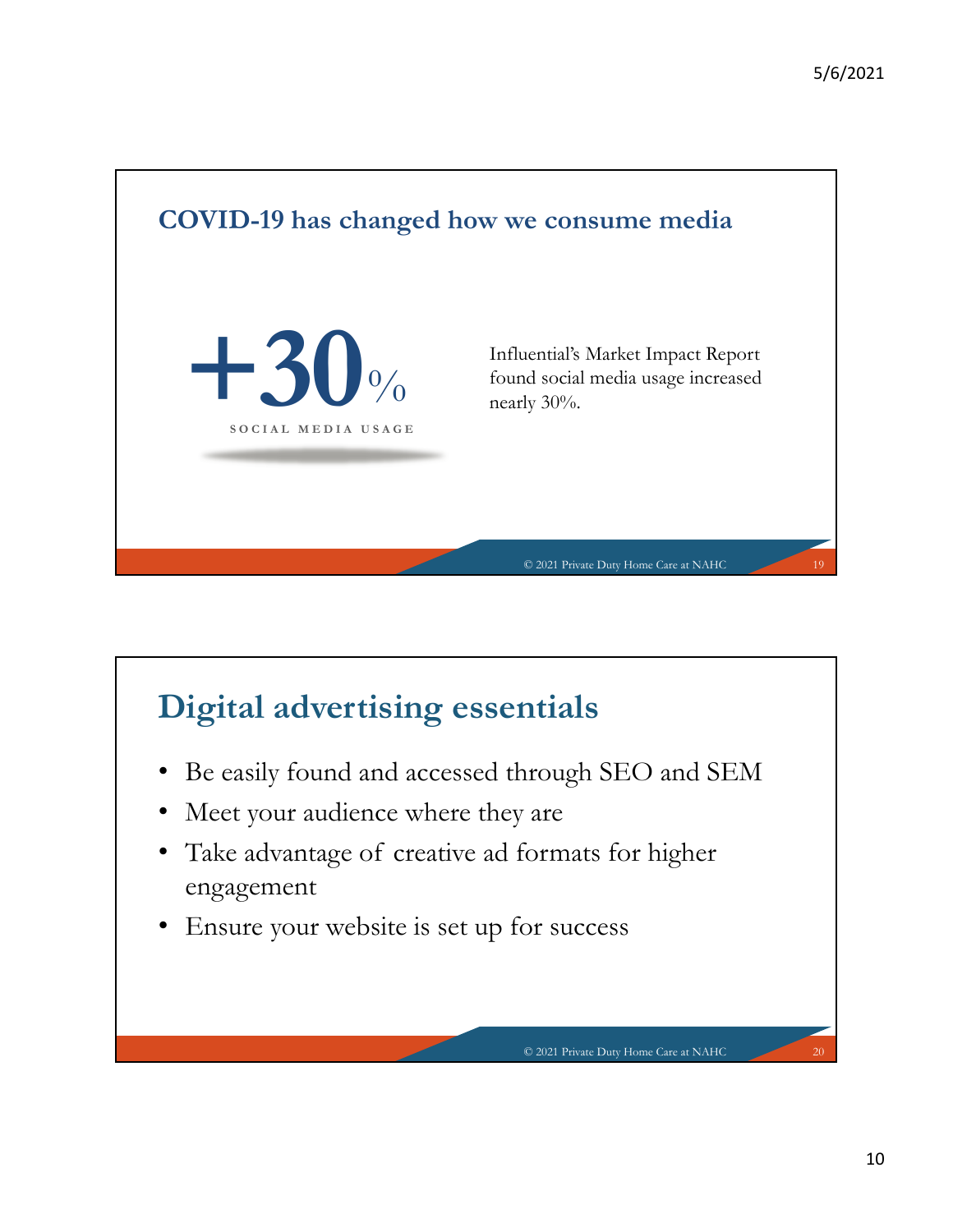# **Leverage traditional advertising to help drive digital action**

- Traditional outlets are powerful in reinforcing brand awareness and recall
- Strategic placements focused on audience consumption patterns

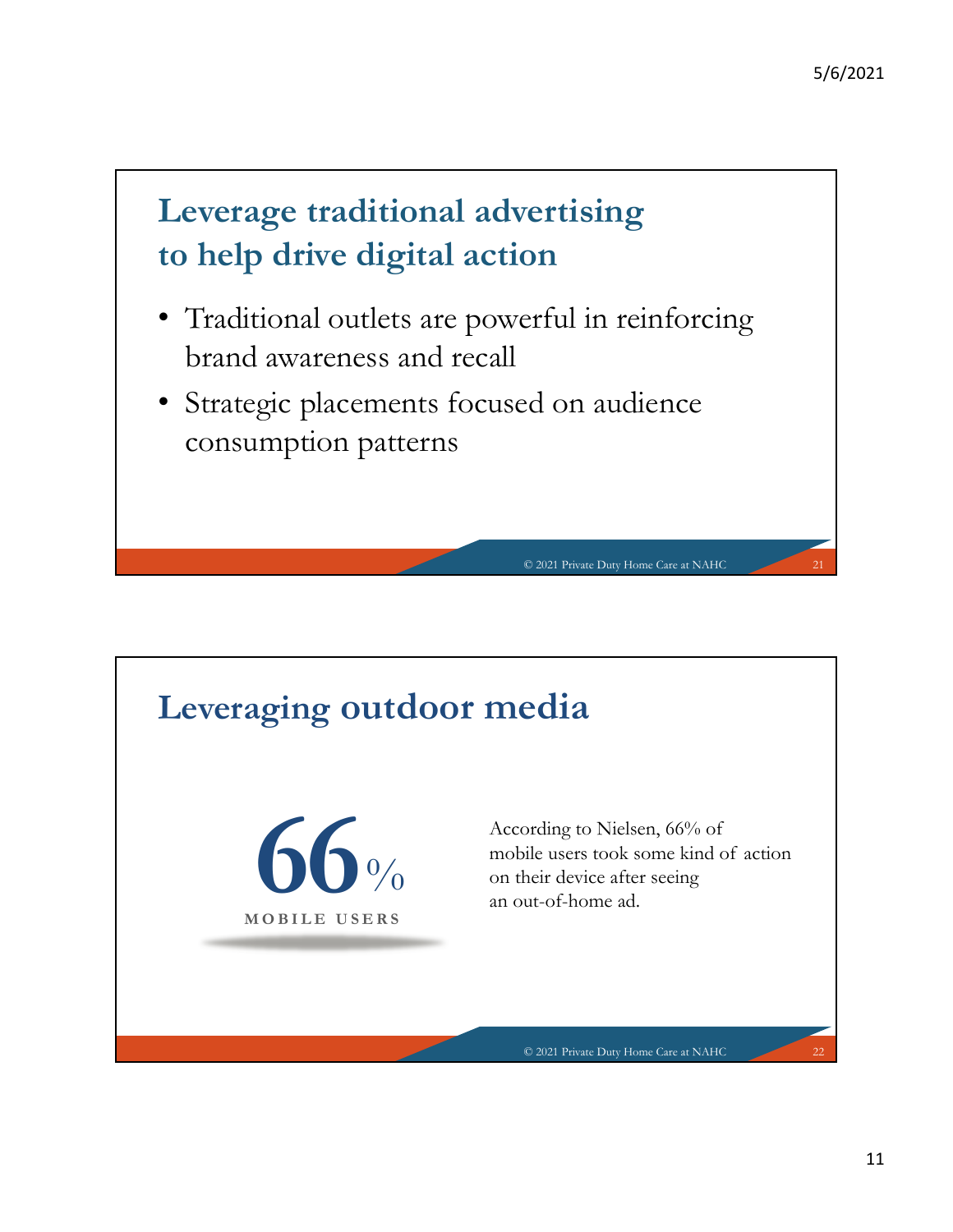# **Radio and TV ads remain the most trustworthy**



- Nielson also reported 60% of people 35-49 consider radio spots trustworthy, with TV following close behind at 59%.
- More than half of adults age 50+ consider radio and TV most trustworthy.

© 2021 Private Duty Home Care at NAHC

© 2021 Private Duty Home Care at NAHC

### **One size doesn't fit all**

- Even with these trends, keep in mind consumers are multi-taskers, second screen users, and many are influenced by social media
- Different tactics work different angles and goals
- Marketing Rule of (at least) 7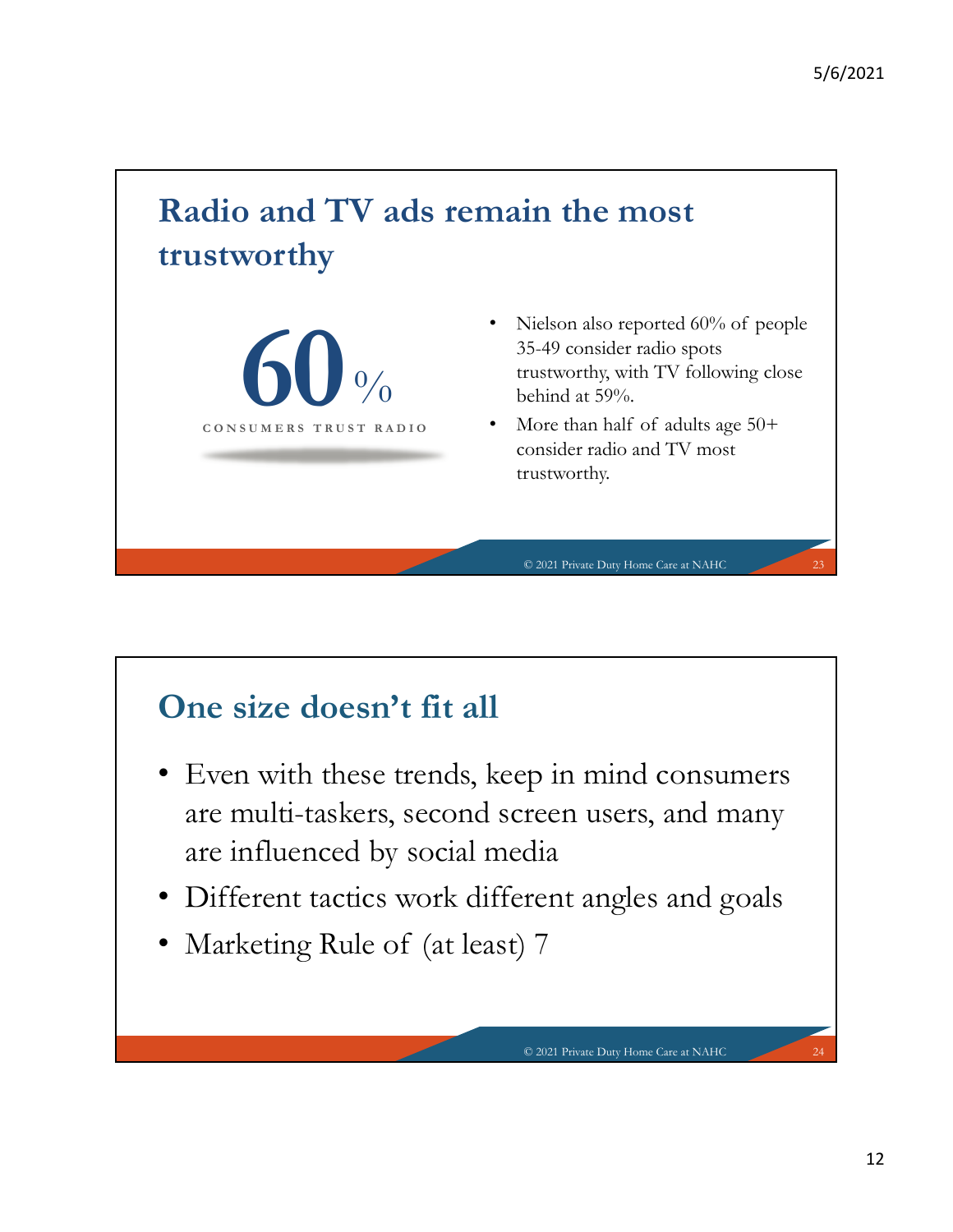

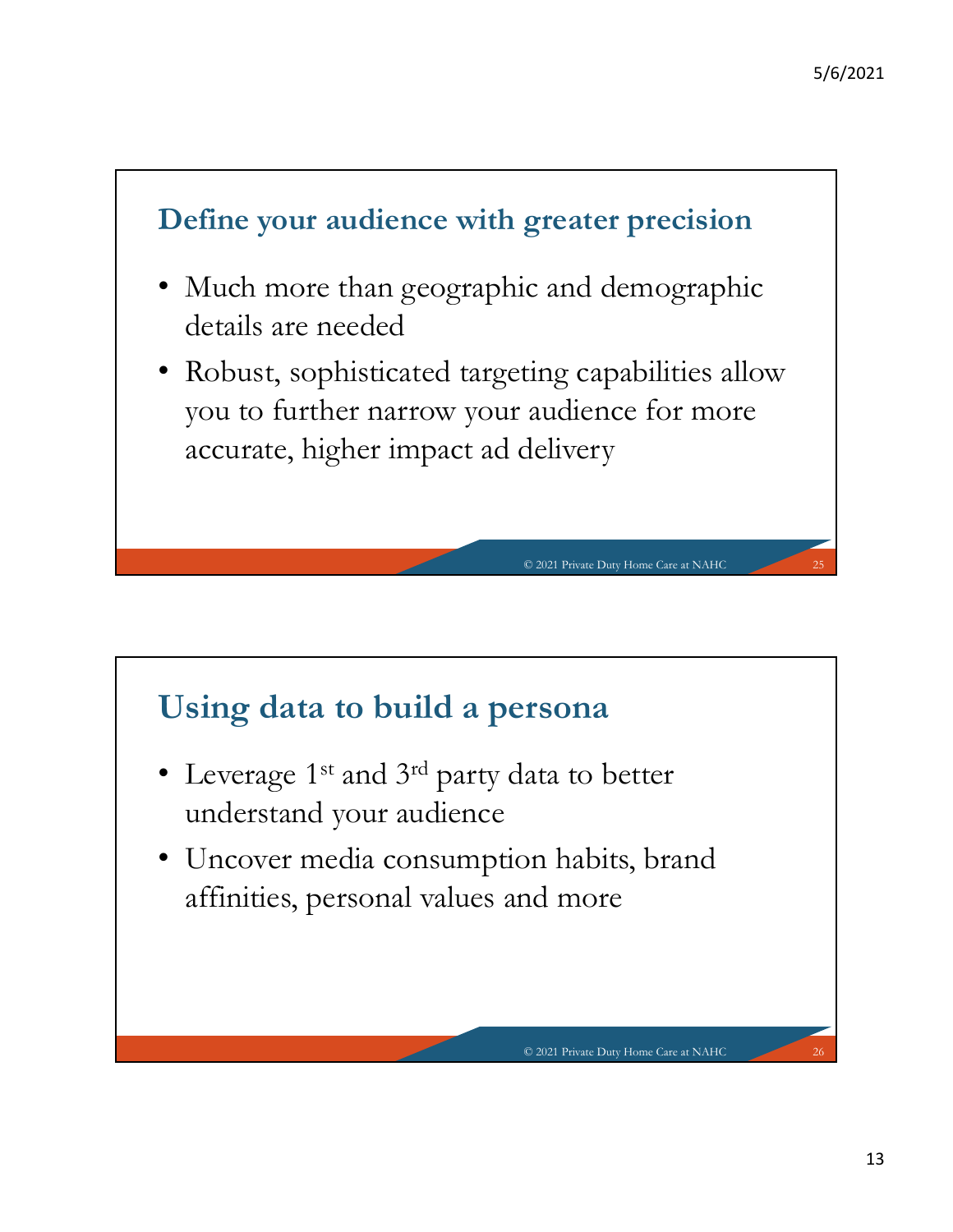

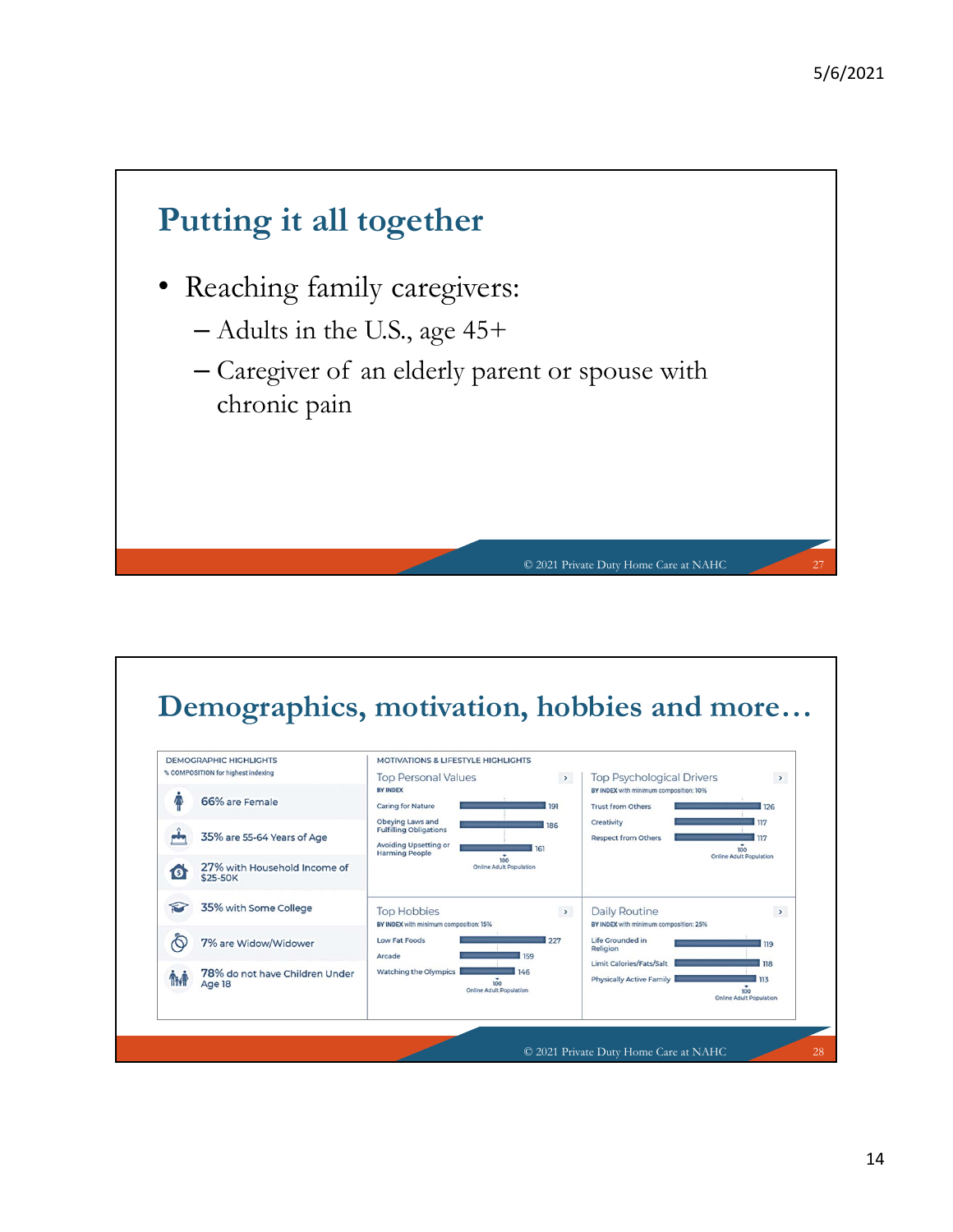

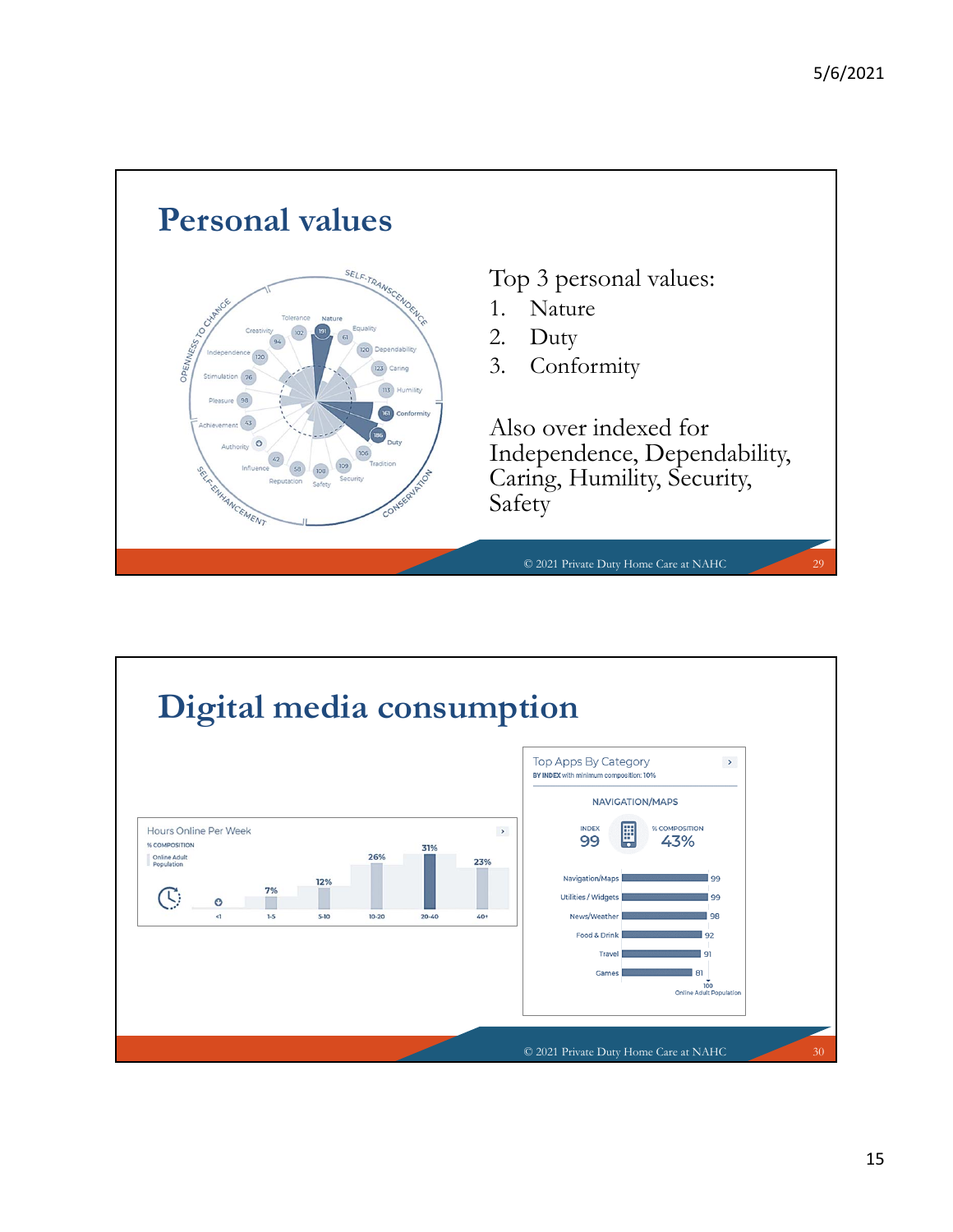

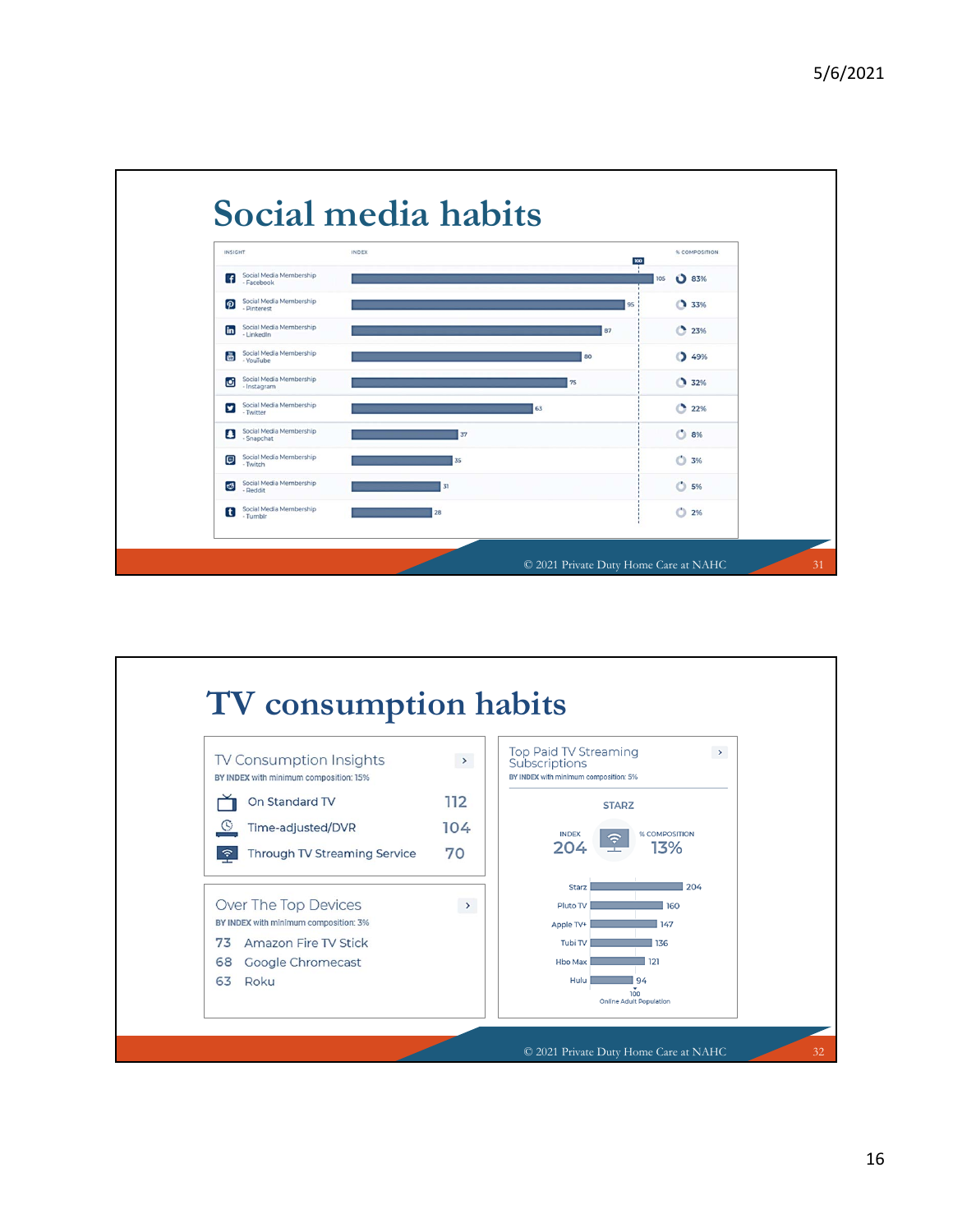### **Creating the right mix**

- While this data is valuable, finding the balance between reach, frequency and budget is essential
- Develop a strategy based on your goals to know which tactics to include, and more importantly, those to exclude
- Context matters in terms of placement and ad creative
- Understand the value of impressions, website traffic and conversions specific to your organization

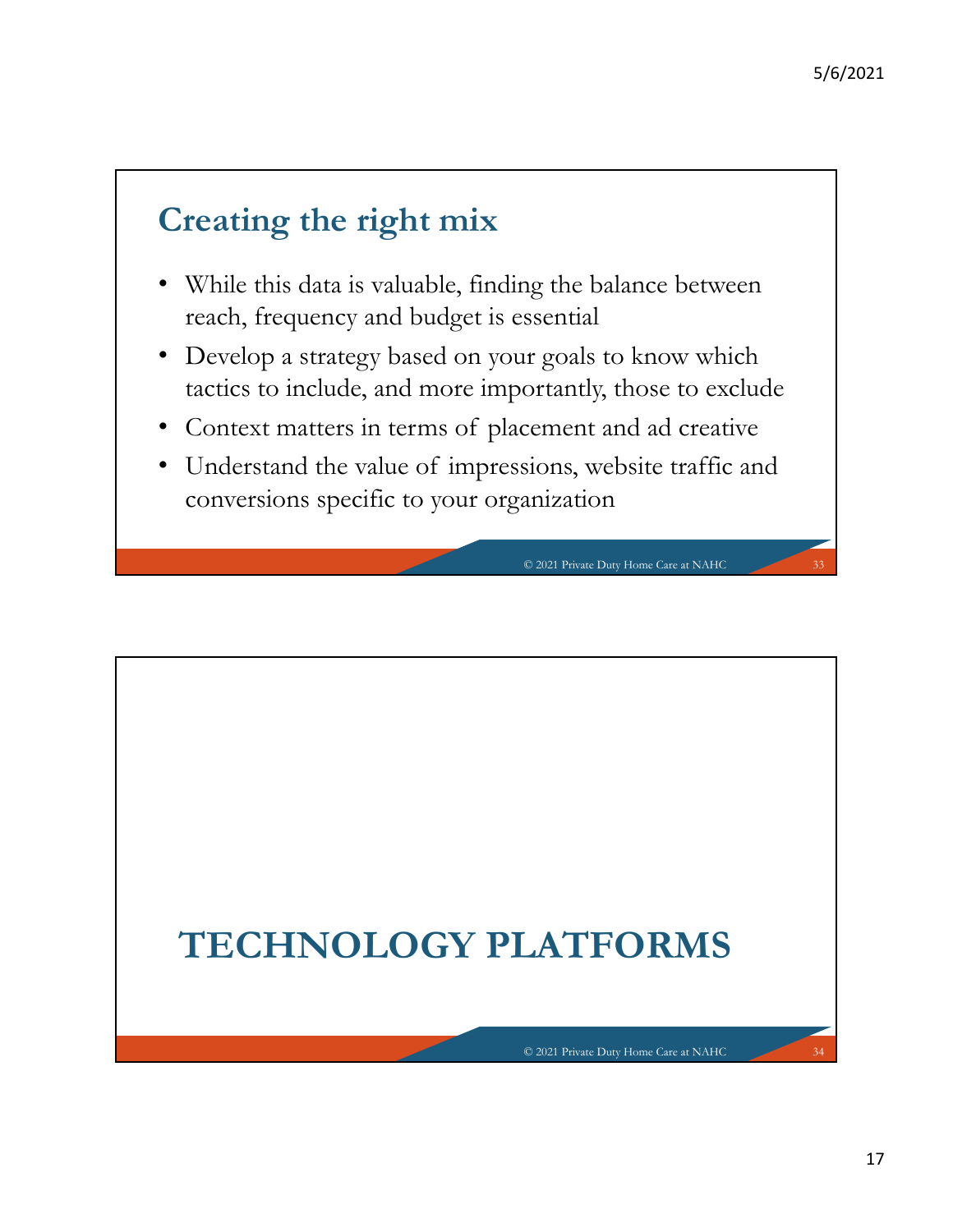## **Telehealth can go beyond the patient**

Empower family caregivers of current patients through telehealth (including remote patient monitoring) and communication platforms

- Facilitate secure, responsive engagement with patients as well as family/caregivers
- Respond to patient and family caregiver needs in real-time via messaging or live video chat
	- Auto-escalation capabilities can ensure no urgent inbound communication is missed – any time of day
	- Instantly engage medical directors or supervisors in secure video chat with caregivers and remote family members to resolve issues quickly
- Some telehealth platforms also provide a home for on-demand education videos/tools

© 2021 Private Duty Home Care at NAHC 35

© 2021 Private Duty Home Care at NAHC 36

### **Consider inclusivity**

- Consider tools that create a more welcoming, less intimidating engagement for the broadest possible segment
- Multilingual support (some platforms feature auto translation capabilities)
- Consider geographic and socioeconomic barriers
	- E.g., platforms accessible by cellular data versus only broadband allows for greater access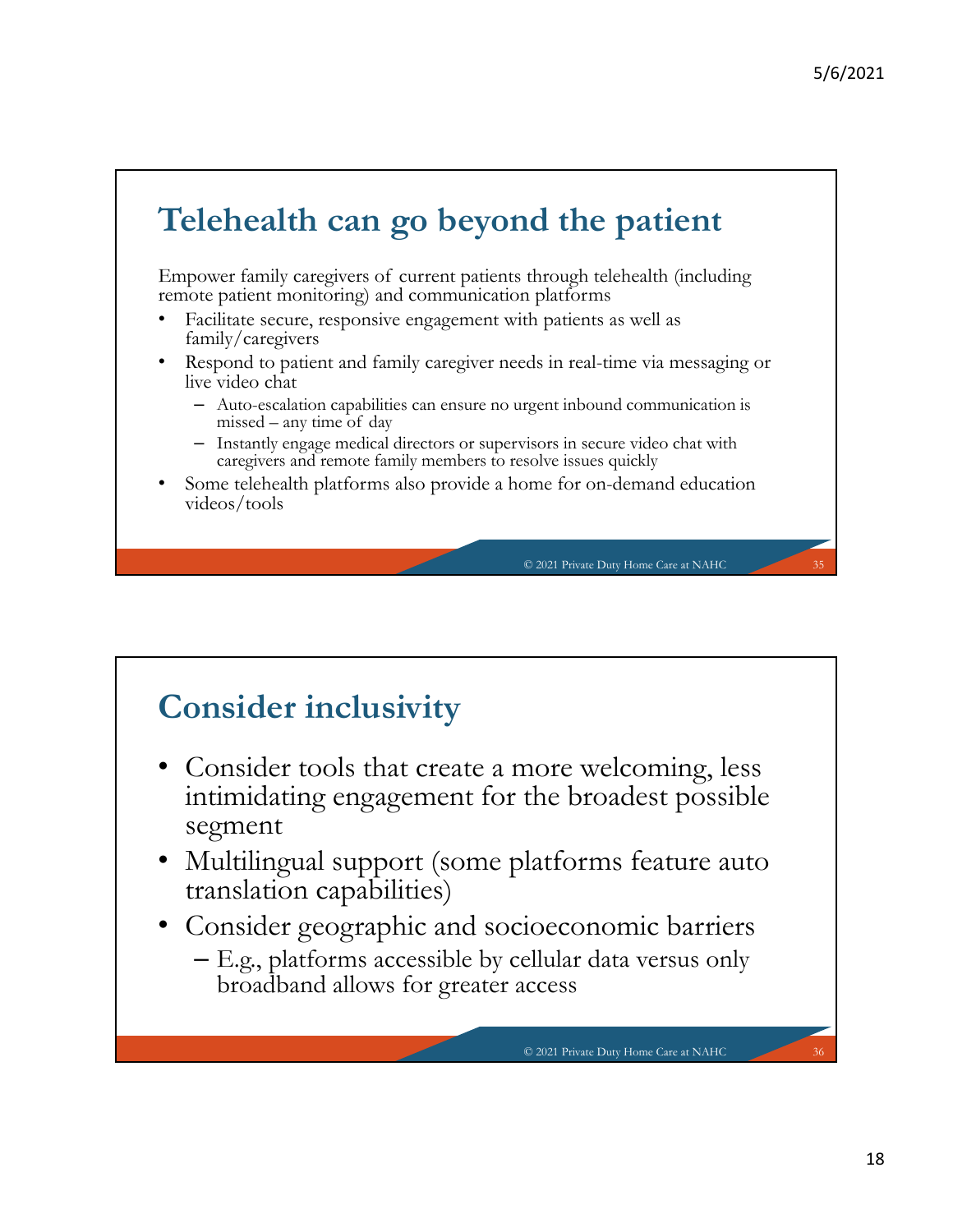

# **How We Can Help**

- Branding, messaging and sales performance assessment
- Digital health check
- Website tune up
- Advertising strategy

transcend-strategy.com

© 2021 Private Duty Home Care at NAHC 38

19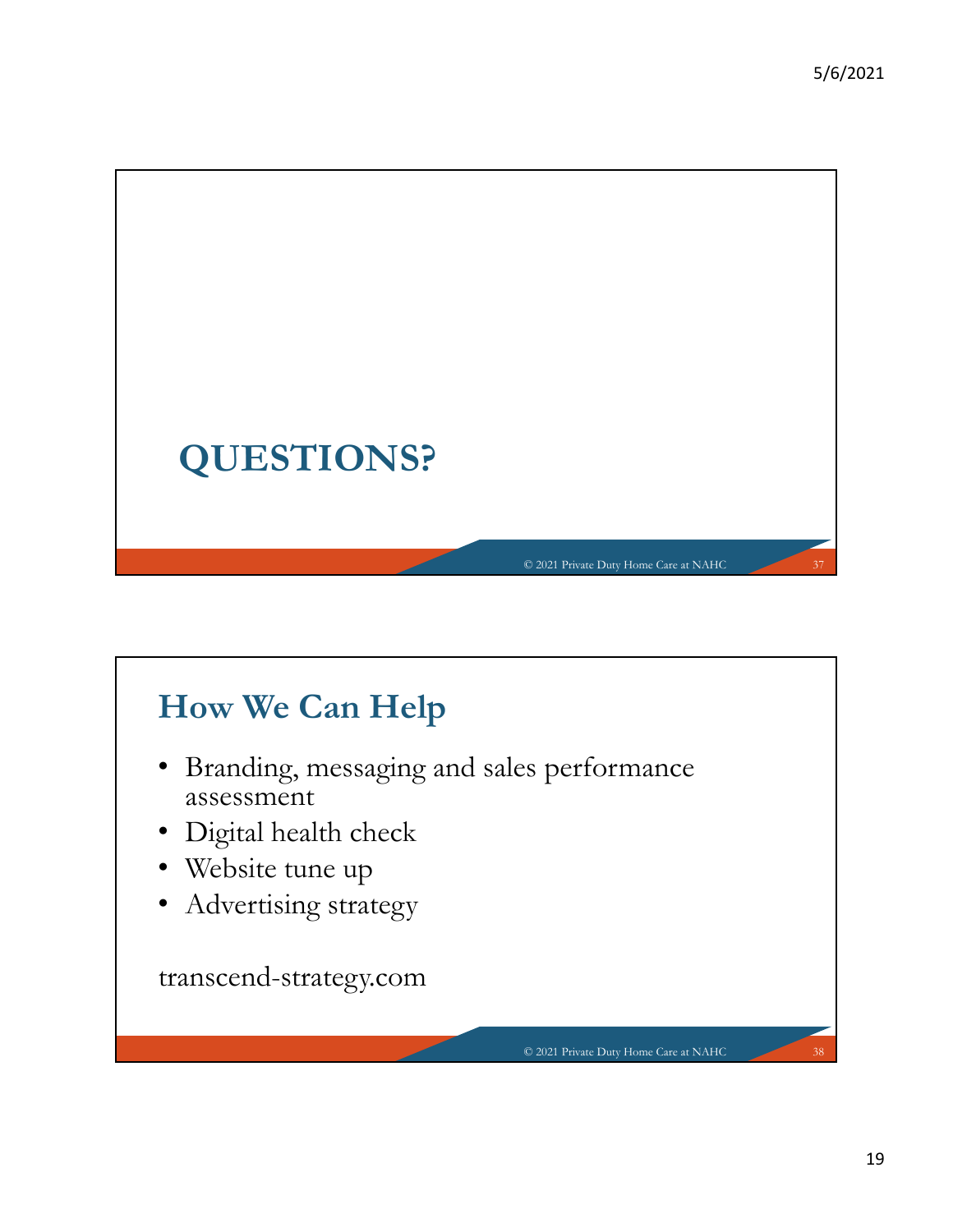### **Upcoming Events**

### **2021 March on Washington** TBD

**2021 Financial Management Conference & Expo** August 1-3, 2021 | Chicago, IL

**2021 Home Care and Hospice Conference and Expo** October 3-5, 2021 | New Orleans, LA